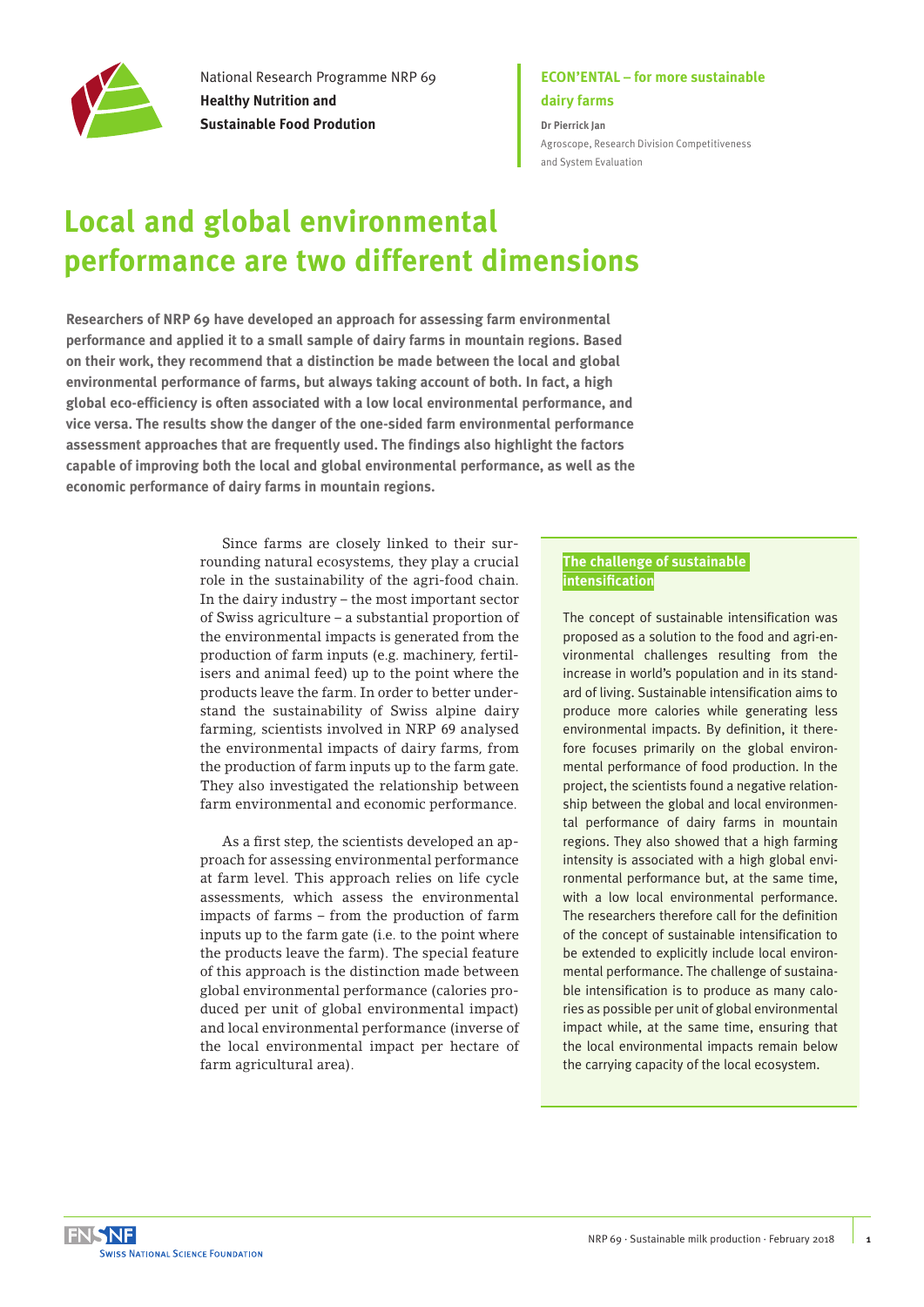The global environmental performance, often also referred to as global eco-efficiency, encompasses the environmental impacts that affect the ecosystem at the local farm level, as well as those generated in the upstream stages and arising from the production of farm inputs. At the global level, all environmental impact categories are taken into account, for example the demand for non-renewable energy resources, the aquatic ecotoxicity or the global warming potential.

The local environmental performance only considers those environmental impacts that arise at the local farm level and that are primarily influential on the local ecosystem scale. It only takes account of environmental impact categories that are primarily of local relevance, such as human toxicity, aquatic and terrestrial ecotoxicity.

During slurry spreading, environmental impacts are generated at the level of the farm's local ecosystem. A farmer in the Prealps of the Canton of Fribourg using drip hose boom to apply slurry.

In the case of global environmental performance, the sustainability goal is to produce as many calories as possible with minimal global environmental impacts. As regards farm local environmental performance, the objective is to minimise the local environmental impacts per hectare of agricultural area. In both cases, the ultimate goal is to comply with the ecosystem's carrying capacity – i.e. the environmental impact threshold above which the long-term ecosystem's health is threatened.

#### **A high global eco-efficiency is often associated with a low local environmental performance, and vice versa.**

The researchers applied this approach for dairy farms in mountain regions. They observed that the relationship between the two environmental performance dimensions is complex and depends on the environmental impact categories considered. A high global eco-efficiency is often associated with a low local environmental performance, and vice versa. This result highlights a